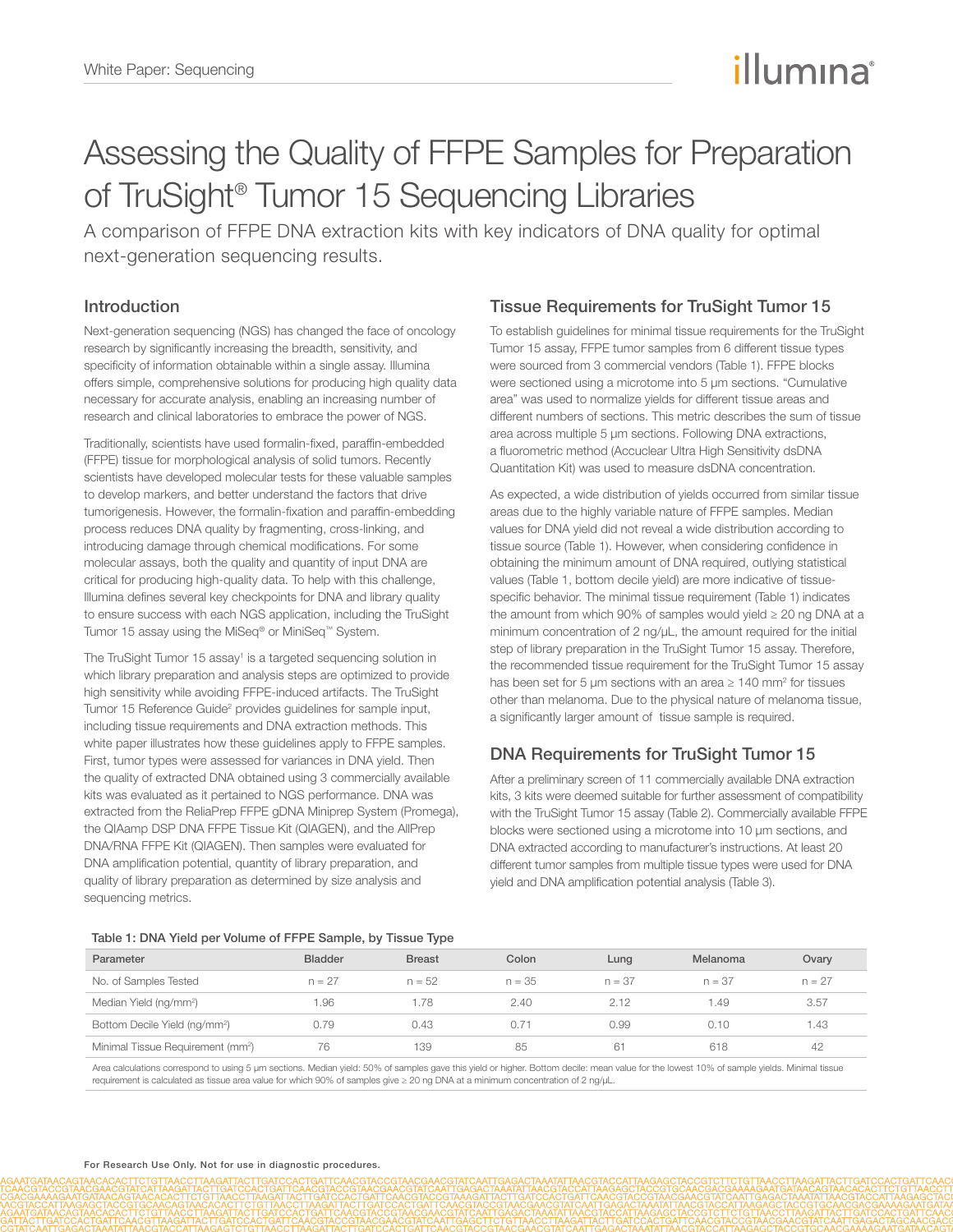#### Table 2: DNA Extraction Kits

| Description                         | Vendor               | Catalogue No. |
|-------------------------------------|----------------------|---------------|
| ReliaPrep FFPE gDNA Miniprep System | Promega              | A2352         |
| QIAamp DSP DNA FFPE Tissue Kit      | <b><i>OIAGEN</i></b> | 60404         |
| AllPrep DNA/RNA FFPE Kit            | <b><i>OIAGEN</i></b> | 80234         |

## DNA Yield from Extraction Kits

Extracted DNA was characterized by DNA yield per mm<sup>2</sup> of tissue area. DNA concentration was measured using a fluorometric method (Qubit dsDNA HS Assay Kit). Although DNA yields varied among different tissue types and extraction kits, all 3 kits yielded sufficient DNA ( $\geq$  20 ng) for library preparation (Figure 1).



Figure 1: DNA Concentration Yield—Each DNA extraction kit was used according to the manufacturer's instructions. At least 20 samples were processed with each kit. Tissue sections were 10 µm thick.



Figure 2: DNA Quality is Similar Across Extraction Kits—At least 20 samples were processed with each DNA extraction kit. DNA was qualified by qPCR. The ΔCq value indicates the difference in Ct value between each sample and that of a non-FFPE reference gDNA.

#### DNA Amplification Potential

Due to degradation and chemical modifications in FFPE samples, the amplifiable mass of FFPE DNA capable of generating library product will often be a fraction of the total amount extracted from FFPE tissues. The TruSight Tumor 15 multiplex PCR process relies upon the ability of a DNA polymerase to read across a DNA template. Therefore, a quantitative PCR (qPCR) approach was taken to qualify the performance of DNA extracted from FFPE tissue. By comparing the amplification potential of FFPE DNA relative to that of a non-FFPE reference gDNA, a ΔCq value can be calculated for each sample and used to predict its performance in PCR-based methodologies. Samples that amplified at later cycles than control DNA were of lower quality than samples with ΔCq close to 0. Average ΔCq values were not appreciably different among the tested kits, and all extraction kits perform well with mean ΔCq value < 3 (Figure 2).

#### Table 3: FFPE Tumor Samples Analyzed

| Sample ID      | Tumor Type     | Tissue Area (mm <sup>2</sup> ) | % Tumor | <b>Pathology Notes</b>                                                                                                                                       |
|----------------|----------------|--------------------------------|---------|--------------------------------------------------------------------------------------------------------------------------------------------------------------|
|                | <b>Bladder</b> | 66                             | 95      | Transitional cell carcinoma                                                                                                                                  |
| $\overline{2}$ | <b>Bladder</b> | 180                            | 70      | Transitional cell carcinoma                                                                                                                                  |
| 3              | <b>Breast</b>  | 135                            | 90      | Invasive papillary carcinoma                                                                                                                                 |
| 4              | <b>Breast</b>  | 84                             | 70      | Infiltrating lobular carcinoma                                                                                                                               |
| 5              | Colon          | 198                            | 30      | Adenocarcinoma                                                                                                                                               |
| 6              | Colon          | 100                            | 95      | Adenocarcinoma                                                                                                                                               |
| 7              | Colon          | 160                            | 90      | Mucinous adenocarcinoma                                                                                                                                      |
| 8              | Lung           | 180                            | 15      | Adenocarcinoma in background of lymphocytes                                                                                                                  |
| 9              | Lung           | 126                            | 95      | Adenocarcinoma                                                                                                                                               |
| 10             | Melanoma       | 120                            | 95      | Metastatic melanoma to lymph node                                                                                                                            |
| 11             | Melanoma       | 77                             | 95      | Non-pigmented nodular melanoma epithelioid cell type                                                                                                         |
| 12             | Melanoma       | 200                            | 85      | Heavily pigmented nodular melanoma epithelioid cell type                                                                                                     |
|                |                |                                |         | FFPE blocks were sourced from 2 commercial vendors (Proteogenex and Precision Medicine). DNA was extracted from 10 µm sections for each kit, and tissue area |

represents the cumulative area from 2-4 slides.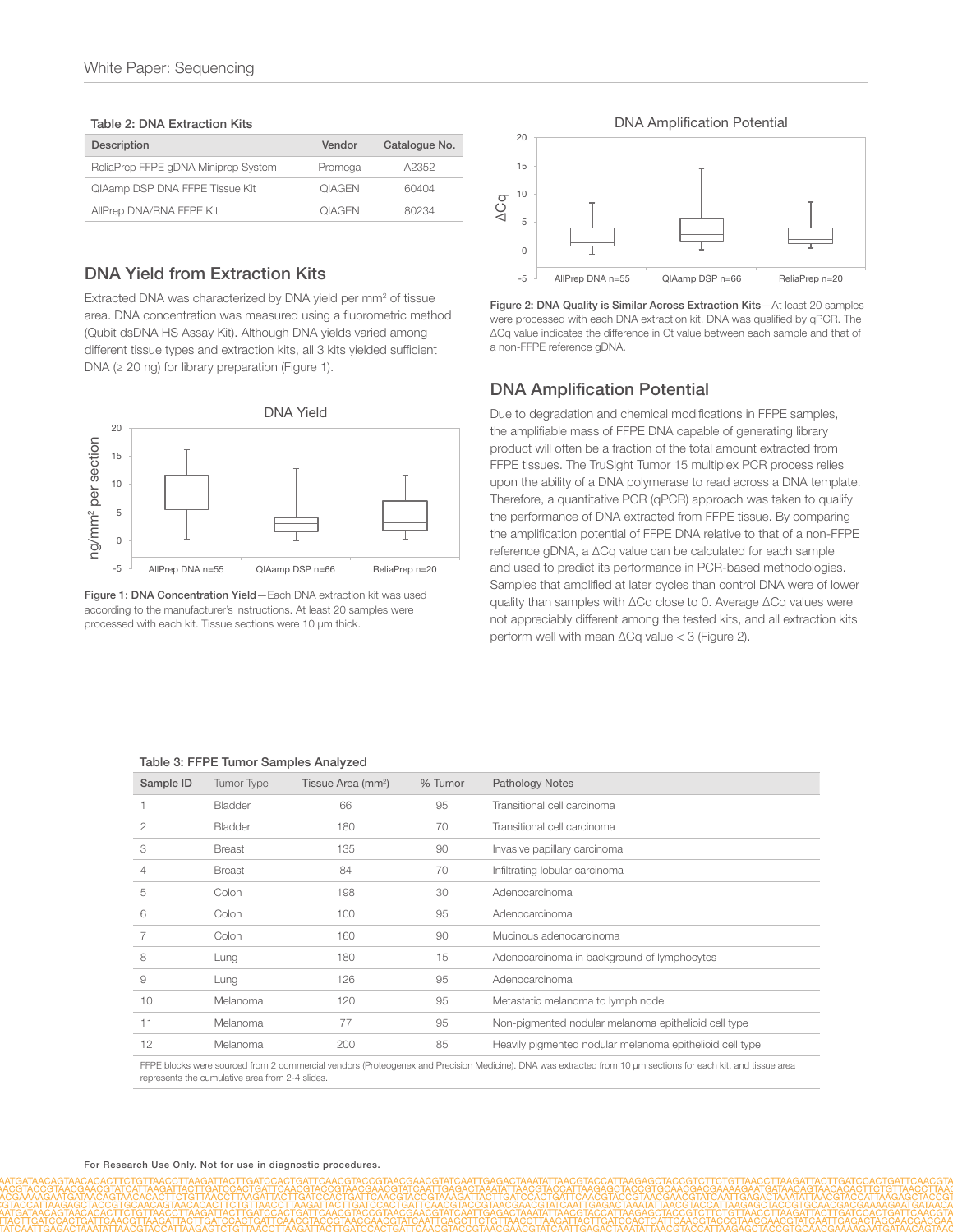

Figure 3: Product Yield After Library Prep—Following PCR purification, libraries within the 220–550 bp range were quantitated on a Fragment Analyzer. The black line indicates the threshold (4 nM) for a passing sample.

## Library Product Yield

A subset of 12 samples from 5 tissue types were selected for library preparation using the TruSight Tumor 15 library prep kit (Table 3). Initial steps involved PCR amplification of the targeted regions (amplicons), and tagging the PCR products with indexed adapters. Following PCR purification, library samples were analyzed on a Fragment Analyzer to measure fragment size and yield. A passing library expected to yield high-quality NGS data will have a concentration of 4 nM in the 220–550 bp range. Although a wide range of DNA concentration was observed, all tested library samples surpassed the 4 nM threshold (Figure 3, black line).



Figure 4: Amplicon CV Among Different Extraction Kits—Coefficient of variation among amplicon depths (Amplicon CV) is calculated as the standard deviation over the mean for amplicon coverage. Minimal differences between kits for each sample were detected.

## Amplicon CV

Prepared TruSight Tumor 15 libraries were sequenced on the MiSeq System. Quality was assessed using the amplicon CV sequencing metric. A value for coefficient of variation among amplicon depths (Amplicon CV) assessed the uniformity of coverage over all targeted amplicons, and is calculated as the standard deviation over the mean. A comparison of amplicon CV for each sample shows minimal differences between kits, and also indicates consistency between samples for each kit (Figure 4).

#### Summary

The TruSight Tumor 15 assay has been used successfully with various tissue types and with DNA samples of varying quality. Focusing on FFPE sources, the pass/fail criteria of each metric in this study were used to determine current guidelines for amount of starting material and DNA extraction methods. Therefore researchers should refer to the TruSight Tumor 15 Reference Guide<sup>2</sup> to obtain optimal results.

Various DNA extraction kits that were tested yielded sufficient quantities of DNA; however, DNA quality from FFPE samples varied considerably when assessing QC metrics relevant to NGS data quality. Only 3 of the tested kits yielded DNA that consistently performed well at tests for DNA amplification potential, library product yield, and amplicon CV. Using DNA of sufficient quality to pass these tests, along with guidelines for minimum amounts of starting material and prepared libraries, should result in NGS data of high enough quality to make accurate analyses of FFPE tumor samples. In conclusion, the ReliaPrep FFPE gDNA Miniprep System (Promega), the QIAamp DSP DNA FFPE Tissue Kit (QIAGEN), and the AllPrep DNA/RNA FFPE Kit (QIAGEN) consistently provided high library QC pass/fail rates. Therefore these 3 kits are recommended for DNA extraction from FFPE samples for use with the TruSight Tumor 15 assay.

#### Learn More

For more information about targeted sequencing with solid tumors, visit [www.illumina.com/OncologyPanel.](http://www.illumina.com/products/trusight-tumor-15-gene.html?scid=2015211PR1)

#### **References**

- 1. [Illumina \(2015\) TruSight Tumor 15. \(www.illumina.com/content/dam/](http://www.illumina.com/content/dam/illumina-marketing/documents/products/datasheets/trusight-tumor-15-data-sheet-1170-2015-003.pdf) [illumina-marketing/documents/products/datasheets/trusight-tumor-15-data](http://www.illumina.com/content/dam/illumina-marketing/documents/products/datasheets/trusight-tumor-15-data-sheet-1170-2015-003.pdf)[sheet-1170-2015-003.pdf\).](http://www.illumina.com/content/dam/illumina-marketing/documents/products/datasheets/trusight-tumor-15-data-sheet-1170-2015-003.pdf)
- 2. [Illumina \(2015\) TruSight Tumor 15 Reference Guide. \(support.illumina.](https://support.illumina.com/content/dam/illumina-support/documents/documentation/chemistry_documentation/trusight/trusight-tumor-15-reference-guide-1000000001245-03.pdf) [com/content/dam/illumina-support/documents/documentation/](https://support.illumina.com/content/dam/illumina-support/documents/documentation/chemistry_documentation/trusight/trusight-tumor-15-reference-guide-1000000001245-03.pdf) [chemistry\\_documentation/trusight/trusight-tumor-15-reference](https://support.illumina.com/content/dam/illumina-support/documents/documentation/chemistry_documentation/trusight/trusight-tumor-15-reference-guide-1000000001245-03.pdf)[guide-1000000001245-03.pdf\).](https://support.illumina.com/content/dam/illumina-support/documents/documentation/chemistry_documentation/trusight/trusight-tumor-15-reference-guide-1000000001245-03.pdf)